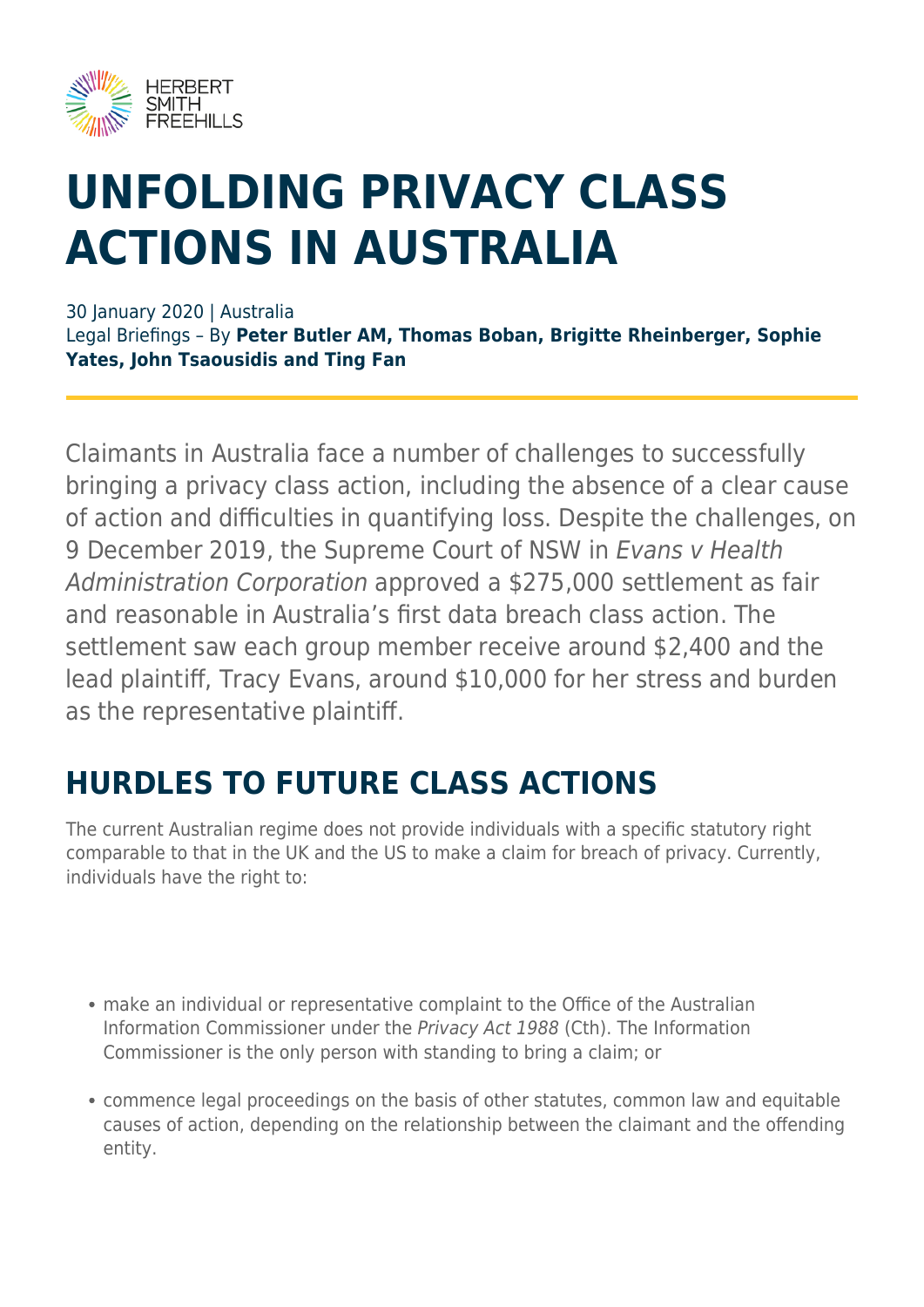The challenges faced by claimants are further exacerbated by the High Court's decision in ABC v Lenah Game Meats Pty Ltd, in which the Court declined to recognise the existence of a tort of privacy, but suggested that, in appropriate circumstances, it may be recognised in the future. It is likely that claimants will continue to allege the existence of a tort of privacy, until it is revisited by a superior court.

Another hurdle to future litigation is the critical issue of proving and quantifying loss by claimants, which is particularly difficult in cases of non-economic loss. This is also a complex issue that offending entities and insurers need to grapple with.

In recent years, we have seen an increased legislative focus on data protection and dissemination. In 2018, the Notifiable Data Breaches scheme came into force, which requires mandatory notification of data breaches by businesses with an annual turnover of over \$3 million.

In September 2019, the Commonwealth government introduced a 'Consumer Data Right' bill which would enable consumers to have greater access and control to data held about them by businesses.

This increased focus on data protection and management is likely to pave the way for the future introduction of a statutory cause of action enabling consumers to claim damages for mismanagement of their data and provide better certainty to businesses and insurers in quantifying loss.

## **INCIDENTAL RISKS**

A data breach may also trigger a securities class action if the breach is not adequately managed. Under ASX Listing Rule 3.1, publicly listed companies must disclose data breaches to the ASX where they would reasonably be expected to have a material effect on the value of securities.

# **THE CASE**

In 2013, Waqar Malik (**Mr Malik**), a contractor for Ambulance NSW, unlawfully accessed and sold sensitive information of over 100 Ambulance NSW staff, including workers compensation files and medical records to personal injury law firms. Mr Malik was convicted in 2015 for unlawfully disclosing confidential information.

In December 2017, the Plaintiffs commenced a class action against Ambulance NSW and Mr Malik. The claim against Ambulance NSW rested on a number of causes of action including breach of confidence in equity, breach of contract, misleading and deceptive conduct under the Australian Consumer Law, and breach of a tort of invasion of privacy by Mr Malik for which Ambulance NSW was liable or vicariously liable.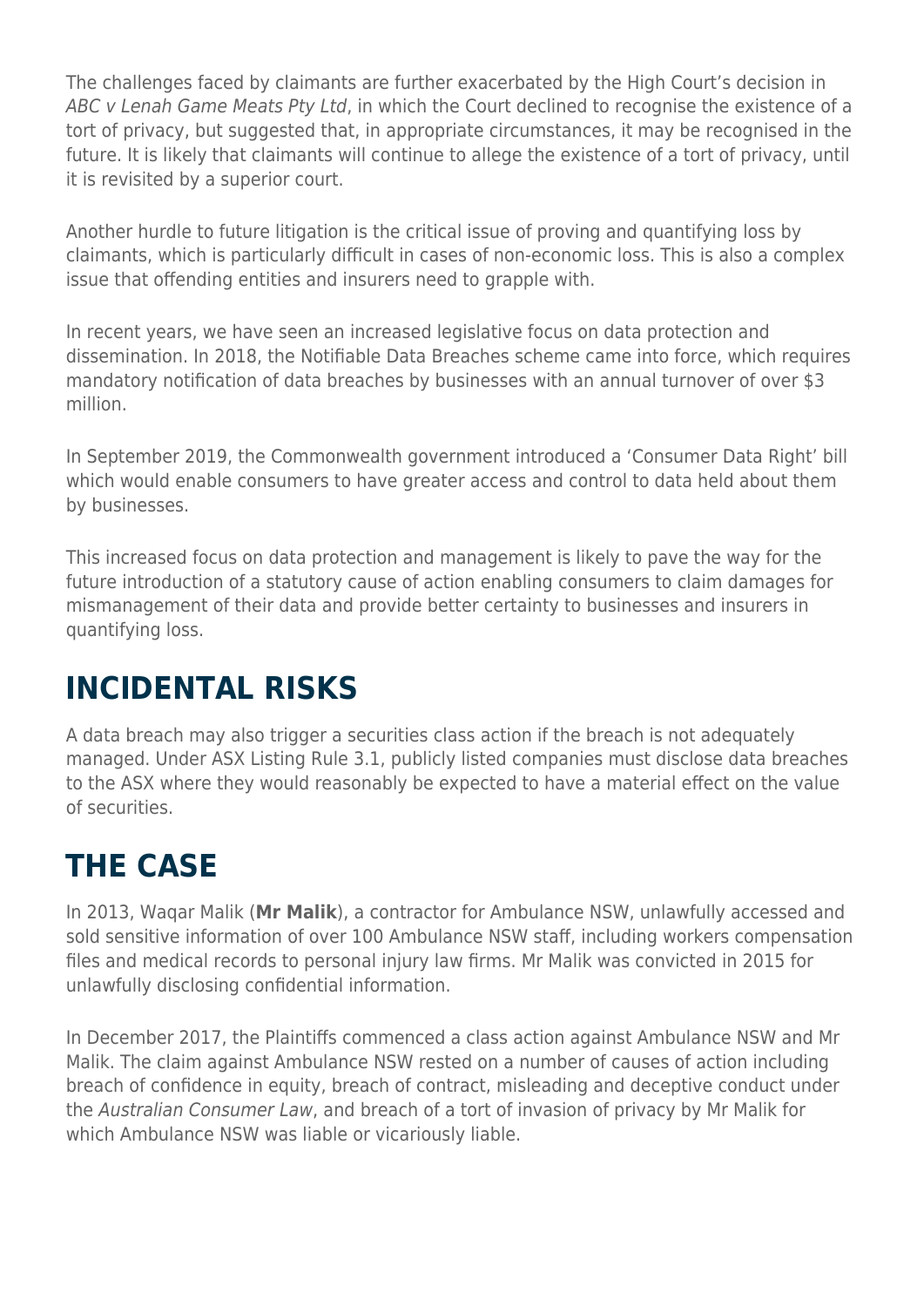# **REASONABLENESS OF THE SETTLEMENT**

The Court was assisted by a confidential opinion provided by the Plaintiffs' counsel in determining whether the settlement was fair and reasonable (**Confidential Opinion**). Amongst other things, the Confidential Opinion canvassed various risks associated with pursuing a privacy class action to trial, including that:

- it is presently undecided in NSW whether an equitable cause of action for breach of confidence will give rise to damages or equitable compensation for mental distress falling short of psychiatric illness;
- there is currently no recognised tort of invasion of privacy in Australia (contrary to developments in New Zealand and the UK);
- Ambulance NSW may contend that it is not vicariously liable for Mr Malik's actions as a contractor; and
- in relation to the misleading or deceptive conduct claim, Ambulance NSW may contend that its dealings with its employees are not in trade or commerce, and therefore not covered by either sections 18 or 29 of the Australian Consumer Law.